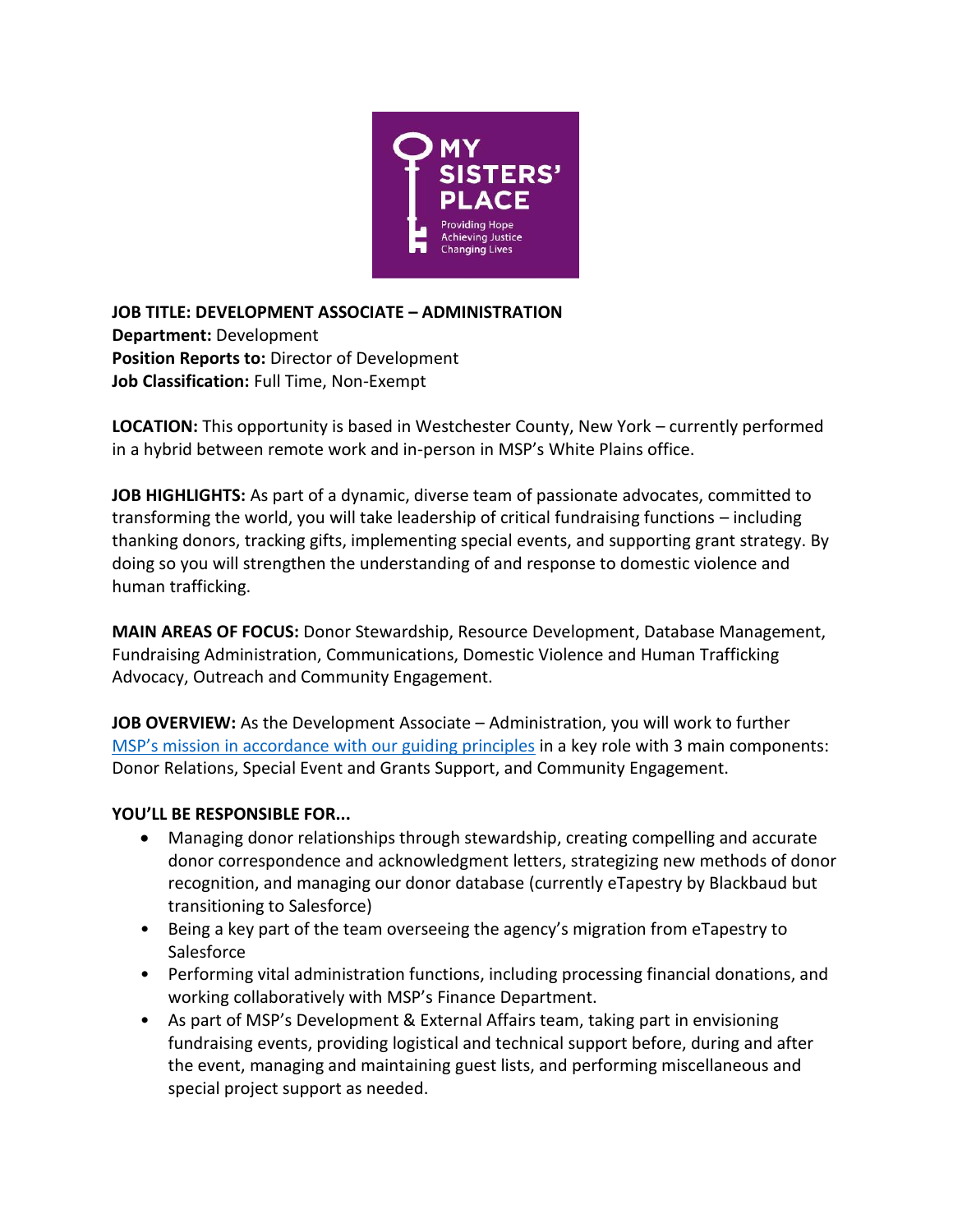- Working closely with the Director of Grants & Foundations, researching potential funding opportunities and preparing grant applications.
- In your Community Engagement role you will represent MSP at community events around Westchester and online (occasional weekend and evening hours required). You will develop strong strategic partnerships with other local nonprofits and community members, and oversee MSP's in-kind donation program.

## **You must have…**

- Bachelor's degree
- Superb interpersonal, speaking, and writing skills
- High-level of competency with Microsoft Office Suite and web-based data management
- and research tools.
- Understanding of budgeting and database management.
- Ability to help physically manage event set-ups and clean-ups.
- Experience in a nonprofit setting.
- Ability to travel County-wide to meetings and events.
- Bi-lingual English/Spanish preferred.

## **YOU'LL BE SUCCESSFUL IF…**

As a passionate advocate for social justice, you adopt an anti-oppression lens to understand gender-based violence. You recognize that clients come to MSP while navigating different structural and social injustices that affect their experiences of survivorship. You also understand that this work requires an ongoing commitment to developing the language and tools we need to undo institutional oppression.

You are flexible and work well as part of a team and independently. You have excellent time management skills and demonstrated ability to multi-task. You are accountable to doing what you say you are going to do.

**TEAM OVERVIEW:** MSP's Development & External Affairs Department supports the agency through resource development, fundraising, external and internal communications, community engagement and volunteer management. Working closely with our colleagues in the program and legal departments, who provide a holistic range of supports for families experiencing domestic violence and human trafficking, D&EA furthers MSP's mission in accordance with our guiding principles.

**ORGANIZATIONAL OVERVIEW:** At MSP, we strongly believe that integrating a world-changing approach into all areas of our work is essential to ending domestic violence and human trafficking. Our dynamic and diverse team of compassionate advocates is working to create a world in which every individual has the basic human right to be free from gender-based violence and to engage in relationships that embrace the principles of respect, equality, and safety.

MSP is a  $501(c)(3)$  nonprofit organization, responding to domestic violence and human